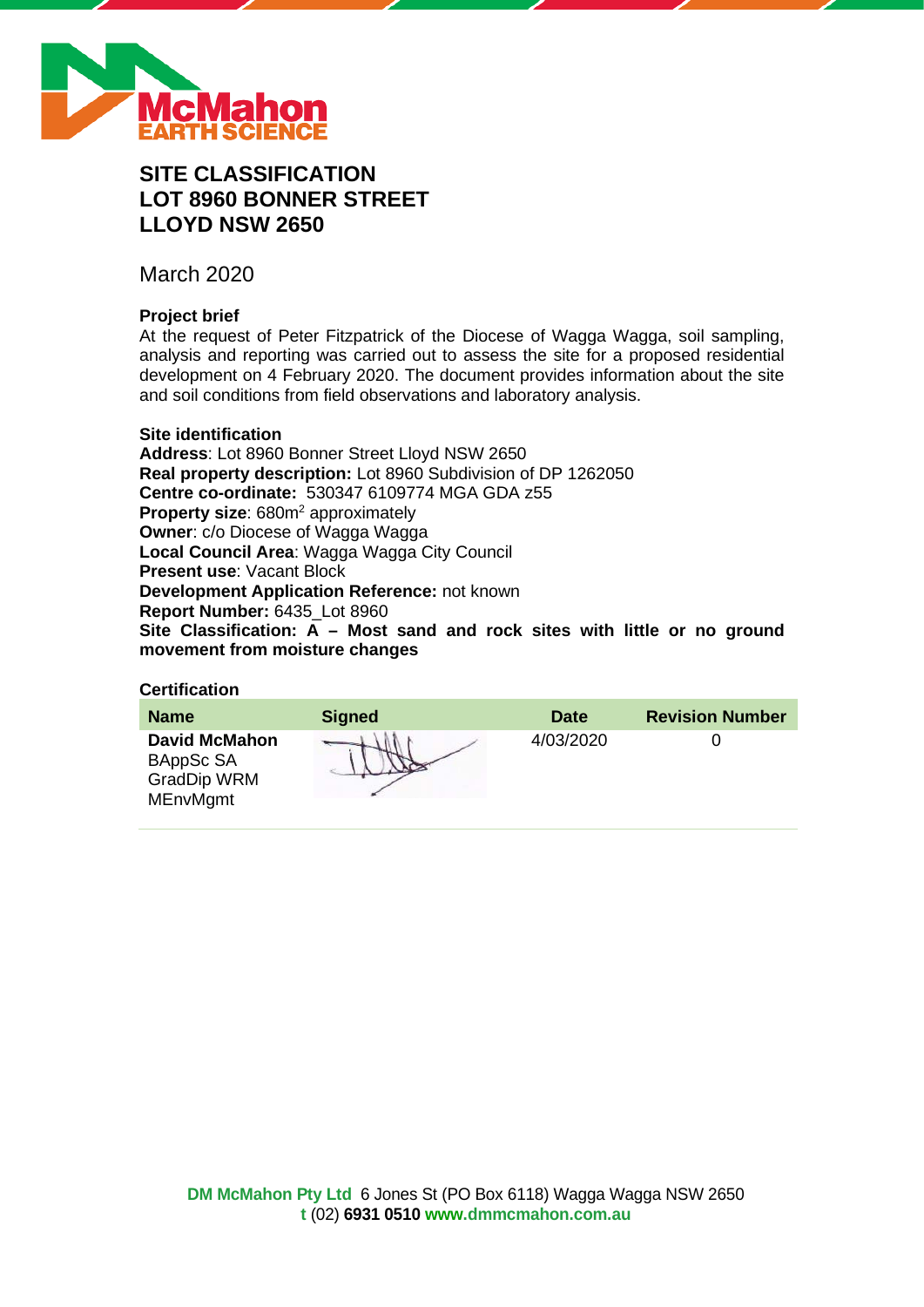#### **Physical characteristics of the site**

A desktop review and investigation of the topography, hydrology, soil, lithology, geology and hydrogeology of the site has been undertaken and are as follows:

#### **Topography**

The Lake Albert 1:25,000 Topographic Map (Sheet 8327-1S) indicates that the site is located at an elevation of approximately 259m AHD. The site landform is classed as a simple slope and the slope class is gently inclined.

#### **Vegetation**

The site is devoid of vegetation.

#### **Hydrology**

The nearest named waterway is Stringybark Creek located 3414m to the south east of the site. Due to the relative incline of the site, rainfall is likely to both run off and infiltrate into the relatively permeable topsoil.

#### **Weather**

The average rainfall for Wagga Wagga is approximately 526.8mm per annum, with the wettest months being October, June and July. Annual mean evaporation for the region is 1715.5mm with mean daily evaporation ranges from 1.2mm in July to 9.2mm in January. Wagga Wagga is characterised by cold wet winters and hot dry summers with mean maximum temperatures ranging from 12.9°C in July to 31.9 °C in January and mean minimum temperatures ranging from 1.3ºC in July to 15.9ºC in February. Rainfall, temperature and evaporation data from Wagga Wagga Agricultural Institute 73127 (www.bom.gov.au).

#### **Soil & Landform**

The site lies within the mapping unit ld from the Soil Landscapes of the Wagga Wagga 1:100 000 Sheet (DLWC, 1997). The map unit ld is described as:

## *ld – Lloyd (Erosional Landscapes)*

*Landscape*: rolling low hills on Ordovician metasedimentary rocks. Local relief 30–90 m; slopes 10–20%. Broad crests and ridges; long waning mid to lower slopes; broad drainage depressions. Variable rock outcrop 0–50%. Extensively to completely cleared mid to high open-forest.

*Soils*: shallow (<0.5 m), moderately well-drained Paralithic Leptic Rudosols (Lithosols) on some crests, ridges and upper slopes; deep (1.0–1.5 m), imperfectly drained Red Kurosols (Red Podzolic Soils) on other crests and upper slopes; moderately deep (0.5– 1.0m), moderately well-drained Red Chromosols and Kurosols (Red Podzolic Soils) on mid to lower slopes; and moderately deep (0.5–1.0 m), imperfectly drained Brown Kurosols (Yellow Podzolic Soils) in drainage lines.

*Limitations*: high erosion hazard; steep slopes (localised); localised rock outcrop; localised poor drainage; localised waterlogging; foundation hazard (localised); mass movement; shallow, stony and strongly acid soils (on ridges and upper slopes); localised aluminium toxicity; localised salinity.

#### **Lithology and Geology**

Undivided Ordovician metasedimentary rocks—thinly interbedded siltstones, shales and phyllites, with minorschists and minor quartzites. Lithology is highly variable

over a short distance. Relatively thick (1 m to several metres) colluvial and slopewash clayey sediments occur on lower slopes and in drainage depressions. There is generally no rock outcrop, but occasionally <50% (at sites usually underlain by sandstone).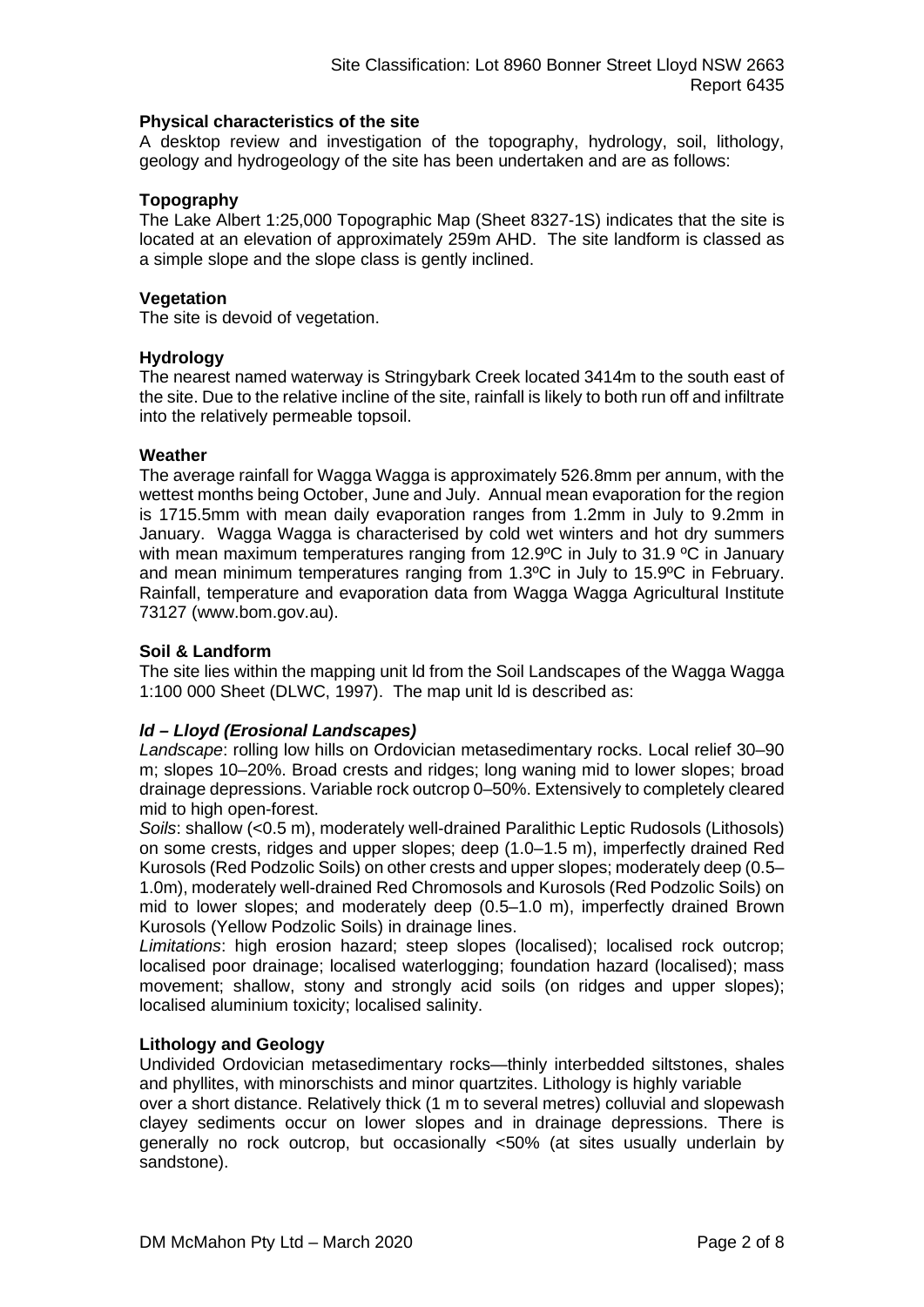## **Hydrogeology**

From the Geoscience Australia hydrogeology dataset, the groundwater beneath the site is described as porous, extensive highly productive aquifers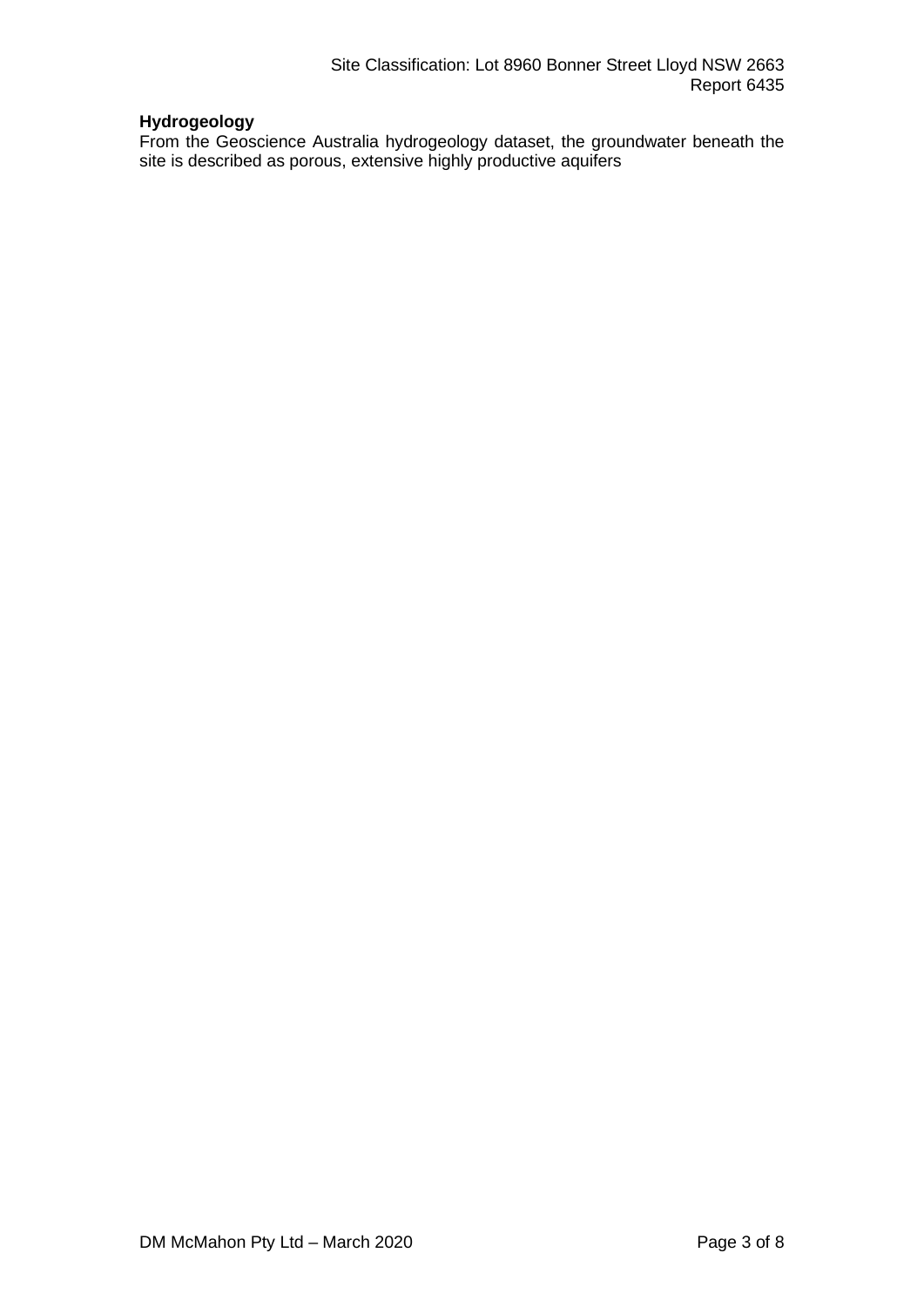## **Site Condition**

Through site investigation, field observations, in situ tests and laboratory analysis the following site geotechnical model has been developed. Details of the general conditions encountered with a field description of the soil, engineering properties and the location of the boreholes can be seen as follows, Table 1, Figure 1.

| Table 1: Site geotechnical model with field description and observations |  |
|--------------------------------------------------------------------------|--|
|--------------------------------------------------------------------------|--|

| <b>Soil Origin</b>       | <b>Depth</b><br>(m) | <b>Class</b><br><b>(AS17</b><br>26<br>$-2017)$ | Soil Name /<br><b>Description</b>       | Grain<br><b>Size</b> | <b>Primary</b><br><b>Colour</b> | <b>Mottle</b><br><b>Colour</b> | <b>Mois-</b><br>ture | Plas-<br>ticity | <b>Consis-</b><br>tency | <b>Observations</b><br>and/or comments | <b>Engineering</b><br><b>Properties</b> |
|--------------------------|---------------------|------------------------------------------------|-----------------------------------------|----------------------|---------------------------------|--------------------------------|----------------------|-----------------|-------------------------|----------------------------------------|-----------------------------------------|
| <b>Borehole 1</b>        |                     |                                                |                                         |                      |                                 |                                |                      |                 |                         |                                        |                                         |
| <b>FILL</b>              | $0.0 - 0.2$         | <b>CL</b>                                      | <b>Silty CLAY</b>                       | Fine                 | Yellowish<br>Brown              | Nil                            | D                    | LOW             | Firm                    | $\overline{\phantom{a}}$               |                                         |
| $\overline{\phantom{0}}$ | 0.2                 | $\overline{\phantom{0}}$                       | Bedrock -<br>Ordovician<br>Metasediment | -                    | -                               | Nil                            | -                    | -               |                         | Refusal at 0.2m on<br>OM.              | Ys<br>Expansivity<br>20-40mm            |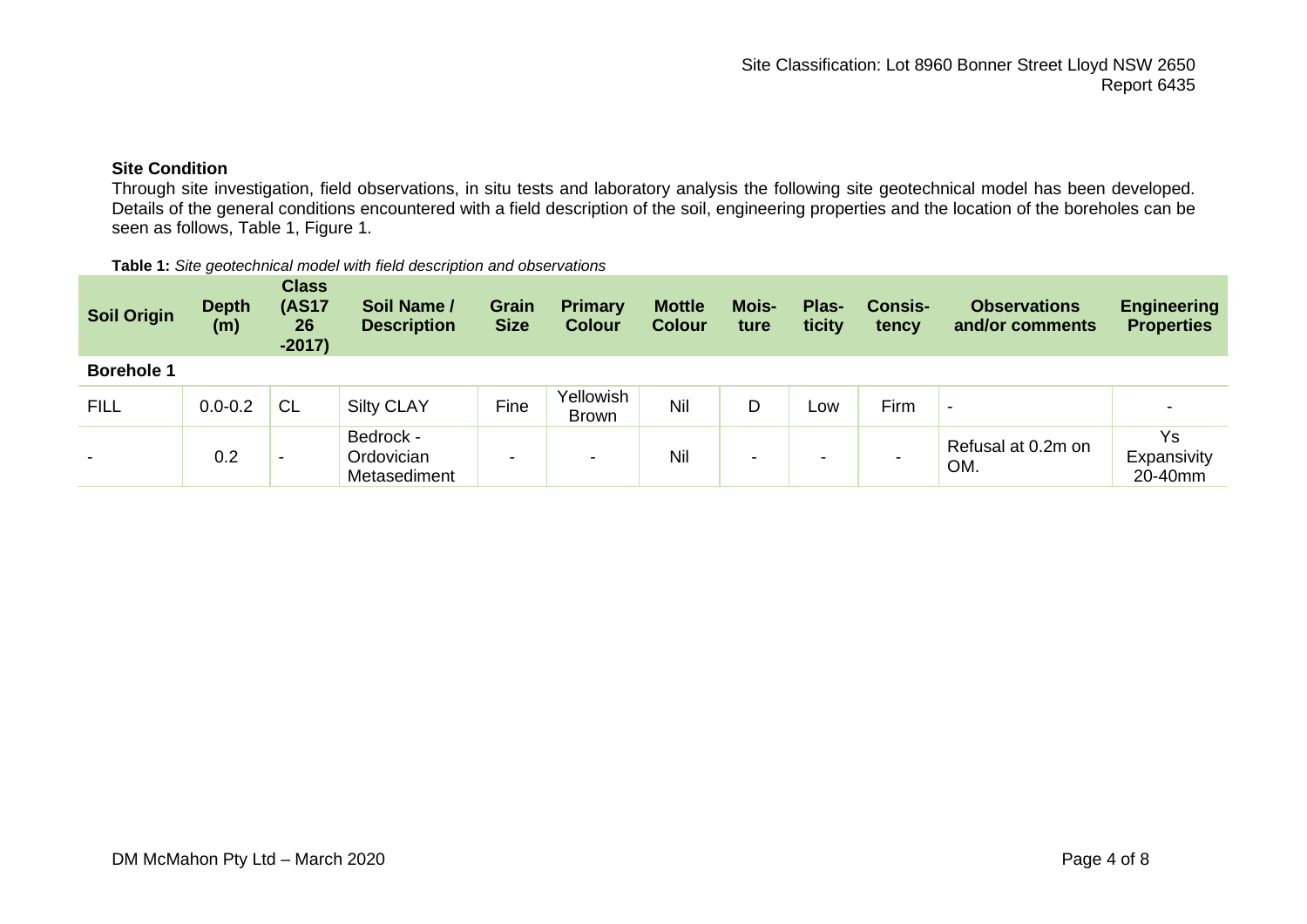

**Figure 1:** *Annotated site plan overlain on aerial photograph depicting borehole locations*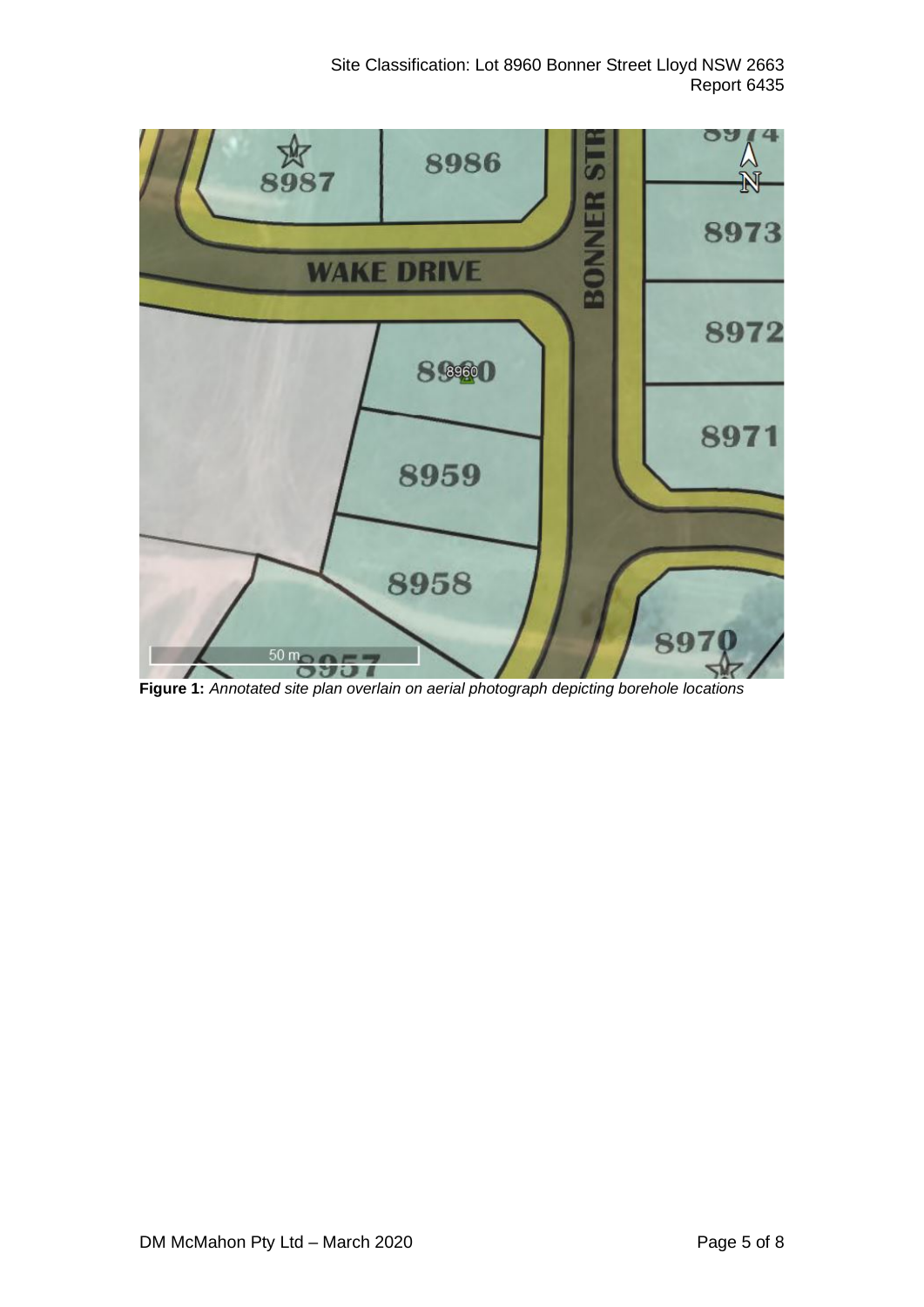#### **Site Classification**

Based on the field assessment and laboratory data and assumptions therein the site is classified as **A – Most sand and rock sites with little or no ground movement from moisture changes** by reference to AS2870:2011.

#### **Assumptions**

Site investigation and classification was carried out by reference to AS2870:2011. The proposed building is a single storey residential development.

This classification is based on the footings being founded into the underlying ordovician metasedimentary bedrock. If the footings are not into the specified material the site classification will need to be reassessed.

Footings may be founded partly on fill and partly on natural material depending on founding depths. As such, footing design may require careful consideration by the structural engineer to minimise potential differential settlement.

An allowable bearing pressure of up to 50kPa and 100kPa for raft slab beams and strip footings respectively may be adopted.

If more than 0.4m of uncontrolled fill is present or placed, or if depth of excavation within the building area extends more than 0.5m below the existing surface, the above classification will need to be reassessed.

Any earthworks on site will be carried out by reference to AS3798: 2007.

If any unconsolidated or saturated soils are encountered during excavation, or conditions that are not alike the above description, the site supervisor should be informed, the work stopped and this office be contacted immediately for further evaluation.

Where trees and large shrubs are removed from the site all roots are to be removed and voids replaced with compacted fill by reference to AS3798:2007.

The soils investigated are all natural ground and no free groundwater was encountered at the time of the investigation.

Site drainage and vegetation limitations are adhered to as per the CSIRO Foundation Management and Footing Performance: A Homeowner's guide, BTF-2011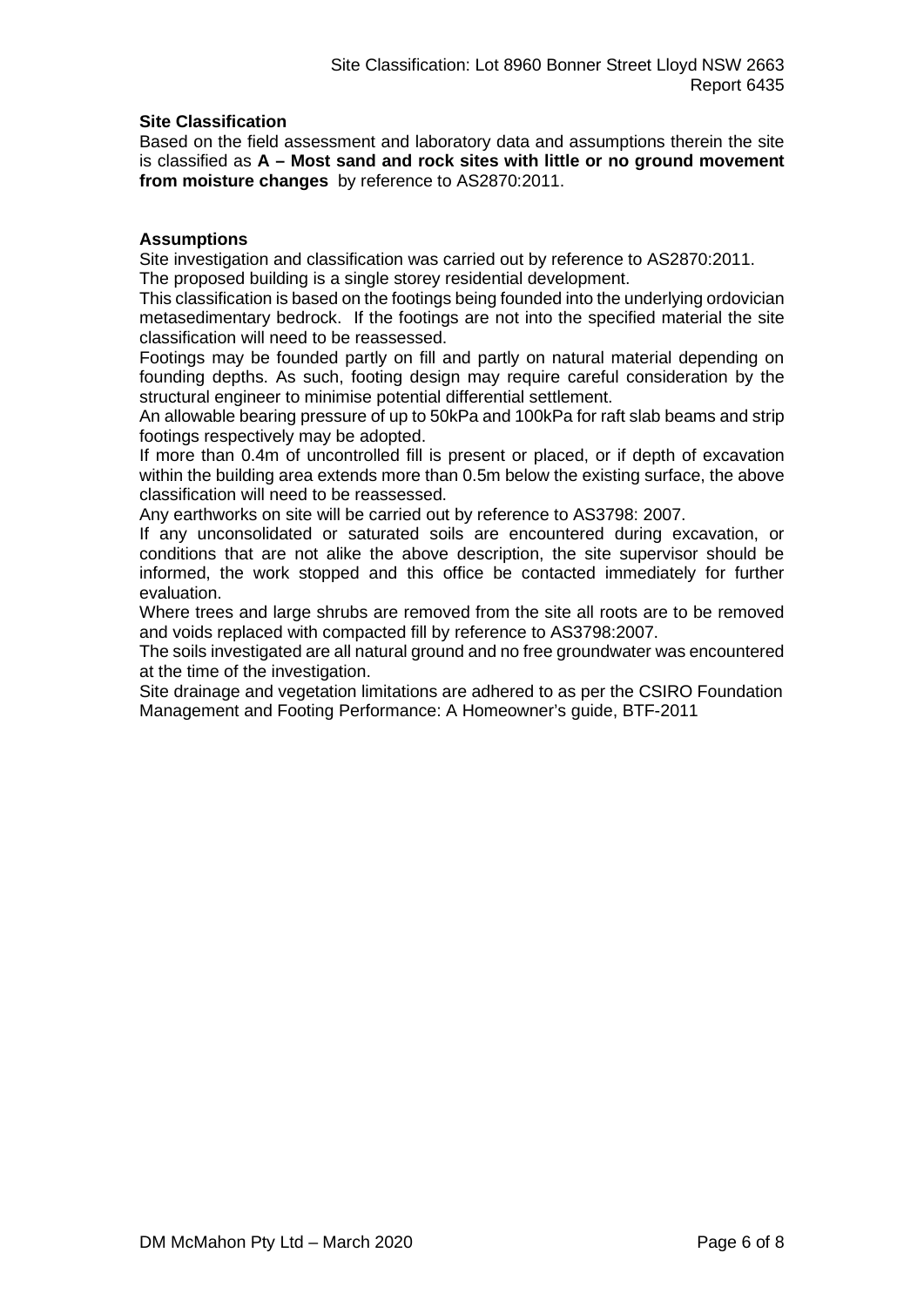## Site Classification: Lot 8960 Bonner Street Lloyd NSW 2663 Report 6435

| <b>Log Column</b>  |                      | <b>Symbol</b>                                            | <b>Definition</b>                                                                                                                                                                                                                                                                                                                                                                                                          |  |  |
|--------------------|----------------------|----------------------------------------------------------|----------------------------------------------------------------------------------------------------------------------------------------------------------------------------------------------------------------------------------------------------------------------------------------------------------------------------------------------------------------------------------------------------------------------------|--|--|
| Soil Origin        |                      | <b>TOPSOIL</b>                                           | Mantle of surface and/or near-surface soil often but not always defined by high levels of organic<br>material, both dead and living. Remnant topsoils are topsoils that subsequently been buried by<br>other transported soils. Roots of trees may extend significantly into otherwise unaltered soil and<br>the presence of roots is not a sufficient reason for describing a material as topsoil.                        |  |  |
|                    |                      | <b>FILL</b>                                              | Any material which has been placed by anthropogenic processes                                                                                                                                                                                                                                                                                                                                                              |  |  |
|                    |                      | Alluvial                                                 | Deposited by streams and rivers                                                                                                                                                                                                                                                                                                                                                                                            |  |  |
|                    |                      | Colluvial                                                | Soil and rock debris transported down slope by gravity, with or without the assistance of flowing<br>water and generally deposited in gullies or at the base of slopes. Colluvium is often used to<br>refer to thicker deposits such as those formed from landslides, whereas the term 'slopewash'<br>may be used for thinner and more widespread deposits that accumulate gradually over longer<br>geological timeframes. |  |  |
|                    |                      | Extremely<br>weathered<br>material                       | Formed directly from in situ weathering of geological formations. Although this material is of soil<br>strength, it retains the structure and/or fabric of the parent rock material.                                                                                                                                                                                                                                       |  |  |
|                    |                      | Residual                                                 | Formed directly from in situ weathering of geological formations. These soils no longer retain<br>any visible structure or fabric of the parent soil or rock material                                                                                                                                                                                                                                                      |  |  |
| Class              |                      | GW                                                       | Gravel and gravel-sand mixtures, little to no fines                                                                                                                                                                                                                                                                                                                                                                        |  |  |
| (AS1726-<br>2017)  |                      | GP                                                       | Gravel and gravel-sand mixtures, little to no fines, uniform gravels                                                                                                                                                                                                                                                                                                                                                       |  |  |
|                    |                      | GМ                                                       | Gravel-silt mixtures and gravel-sand-silt mixtures                                                                                                                                                                                                                                                                                                                                                                         |  |  |
|                    |                      | GC<br>Gravel-clay mixtures and gravel-sand-clay mixtures |                                                                                                                                                                                                                                                                                                                                                                                                                            |  |  |
|                    |                      | SW                                                       | Sand and gravel-sand mixtures, little to no fines                                                                                                                                                                                                                                                                                                                                                                          |  |  |
|                    |                      |                                                          |                                                                                                                                                                                                                                                                                                                                                                                                                            |  |  |
|                    | Coarse grained soils | <b>SP</b>                                                | Sand and gravel-sand mixtures, little to no fines                                                                                                                                                                                                                                                                                                                                                                          |  |  |
|                    |                      | <b>SM</b>                                                | Sand-silt mixtures                                                                                                                                                                                                                                                                                                                                                                                                         |  |  |
|                    |                      | SC                                                       | Sand-clay mixtures                                                                                                                                                                                                                                                                                                                                                                                                         |  |  |
|                    |                      | ML                                                       | Inorganic silt and very fine sand, rock flour, silty or clayey fine sand or silt with low plasticity                                                                                                                                                                                                                                                                                                                       |  |  |
|                    | soils                | CL, CI                                                   | Inorganic clays of low to medium plasticity, gravelly clay, sandy clay                                                                                                                                                                                                                                                                                                                                                     |  |  |
|                    |                      | OL                                                       | Organic silt                                                                                                                                                                                                                                                                                                                                                                                                               |  |  |
|                    | Fine grained         | MН<br>CН                                                 | Inorganic silt<br>Inorganic clays of high plasticity                                                                                                                                                                                                                                                                                                                                                                       |  |  |
|                    |                      | OН                                                       | Organic clay of medium to high plasticity, organic silt                                                                                                                                                                                                                                                                                                                                                                    |  |  |
|                    |                      | Pt                                                       | Peat, highly organic soil                                                                                                                                                                                                                                                                                                                                                                                                  |  |  |
| Soil Name/         |                      | SAND                                                     | Coarse grained soil                                                                                                                                                                                                                                                                                                                                                                                                        |  |  |
| <b>Description</b> |                      | SILT                                                     | Fine grained soil - low dry strength, low wet toughness and dilatancy                                                                                                                                                                                                                                                                                                                                                      |  |  |
|                    |                      | <b>CLAY</b>                                              | Fine grained soil - high dry strength, high wet toughness and plasticity                                                                                                                                                                                                                                                                                                                                                   |  |  |
| <b>Grain Size</b>  |                      | Coarse                                                   | >2mm                                                                                                                                                                                                                                                                                                                                                                                                                       |  |  |
|                    |                      | Medium                                                   | $0.06 - 2mm$                                                                                                                                                                                                                                                                                                                                                                                                               |  |  |
|                    |                      | Fine                                                     | $<$ 0.06 $<$ mm                                                                                                                                                                                                                                                                                                                                                                                                            |  |  |
| <b>Moisture</b>    |                      | D                                                        | Dry                                                                                                                                                                                                                                                                                                                                                                                                                        |  |  |
|                    |                      | Т                                                        | <b>Moderately Moist</b>                                                                                                                                                                                                                                                                                                                                                                                                    |  |  |
|                    |                      | М<br>W                                                   | Moist                                                                                                                                                                                                                                                                                                                                                                                                                      |  |  |
| <b>Plasticity</b>  |                      |                                                          | Wet                                                                                                                                                                                                                                                                                                                                                                                                                        |  |  |
|                    |                      | Non-plastic                                              | Not applicable                                                                                                                                                                                                                                                                                                                                                                                                             |  |  |
|                    |                      | Low                                                      | Only slight pressure is required to roll the thread of soil near the plastic limit. The thread and<br>lump are weak and soft. The dry specimen crumbles into powder with some finger pressure.                                                                                                                                                                                                                             |  |  |
|                    |                      | Medium                                                   | Medium pressure is required to roll the thread of soil to near the plastic limit. The thread and<br>lump have medium stiffness. The dry specimen breaks into pieces or crumbles with<br>considerable finger pressure.                                                                                                                                                                                                      |  |  |
|                    |                      | High                                                     | Considerable pressure is required to roll the thread to near the plastic limit. The thread and the<br>lump have very high stiffness. The dry specimen cannot be broken with finger pressure.<br>Specimen will break into pieces between thumb and a hard surface.                                                                                                                                                          |  |  |
| <b>Consistency</b> |                      | Very Soft (VS)                                           | Exudes between fingers when squeezed in hand                                                                                                                                                                                                                                                                                                                                                                               |  |  |
|                    |                      | Soft (S)                                                 | Can be moulded by light finger pressure                                                                                                                                                                                                                                                                                                                                                                                    |  |  |
|                    |                      | Firm (F)                                                 | Can be moulded by strong finger pressure                                                                                                                                                                                                                                                                                                                                                                                   |  |  |
|                    |                      | Stiff (St)                                               | Cannot be moulded by fingers                                                                                                                                                                                                                                                                                                                                                                                               |  |  |
|                    |                      | Very Stiff (VSt)                                         | Can be indented by thumb nail                                                                                                                                                                                                                                                                                                                                                                                              |  |  |
|                    |                      | Hard (H)                                                 | Can be indented by thumb nail with difficulty                                                                                                                                                                                                                                                                                                                                                                              |  |  |
|                    |                      | Friable (Fr)                                             | Can be easily crumbled or broken into small pieces by hand                                                                                                                                                                                                                                                                                                                                                                 |  |  |

## **Notes Relating to Results**